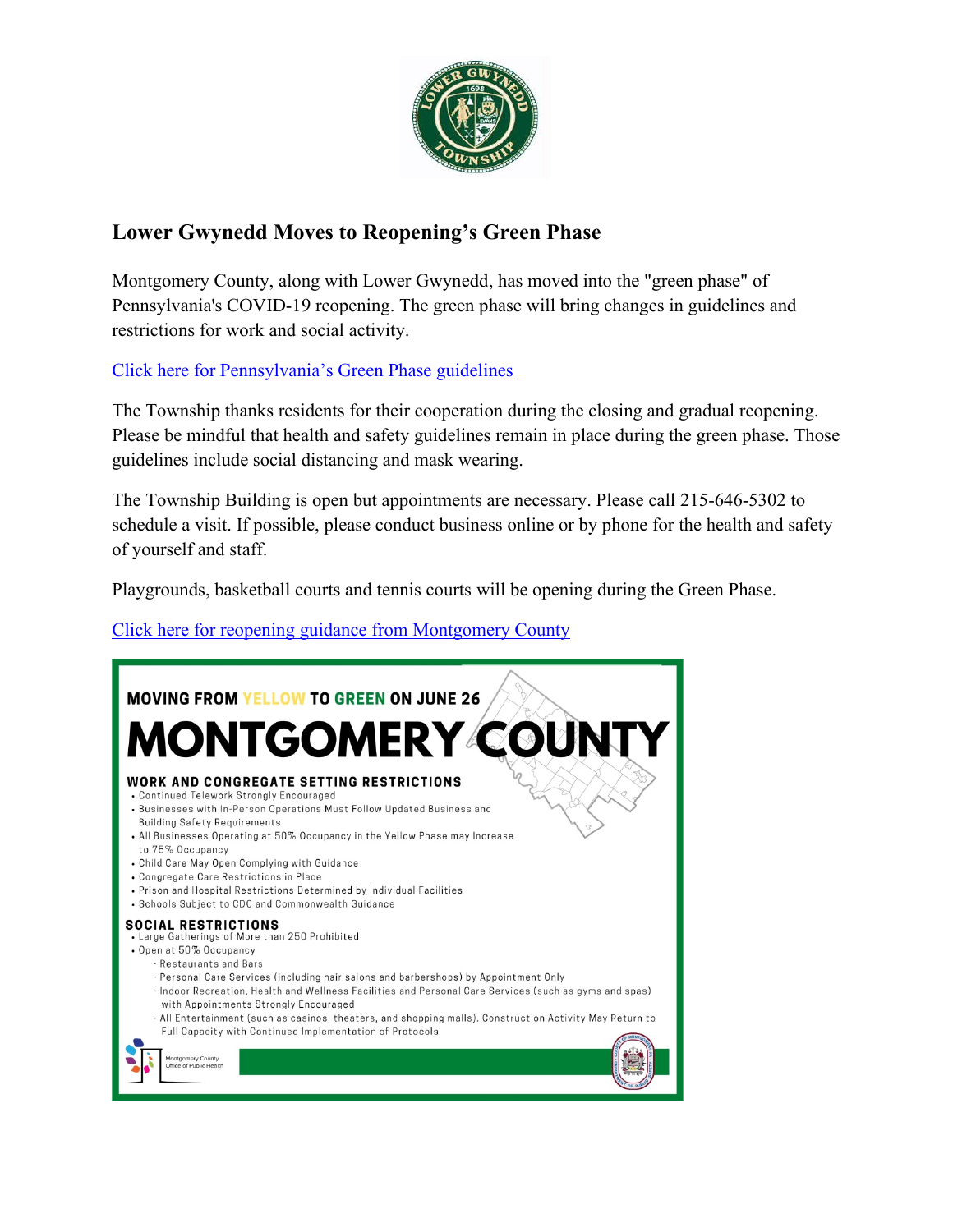

# **State Grant Program Available for Small Businesses**

The state [Department of Community and Economic Development](https://dced.pa.gov/) is overseeing a \$225 million statewide grant program to support small businesses that were impacted by the COVID-19 public health crisis and subsequent business closure order.

A significant portion of the funds will be distributed through the Main Street Business Revitalization Program and the Historically Disadvantaged Business Revitalization Program.

[Click here for more information on the grant program, including eligibility requirements](https://dced.pa.gov/programs/covid-19-relief-statewide-small-business-assistance/)

## **PECO Expands Financial Assistance Options During Pandemic**

PECO has expanded payment options and financial assistance programs to help customers pay down outstanding balances that may have increased during the pandemic.

[Click here to learn more](https://www.peco.com/News/Pages/Press%20Releases/PECOExpandsAssistancetoCustomersFacingFinancialHardships061720.aspx)



#### **Township Awarded Grant For Bethlehem Pike Pedestrian Improvements**

Lower Gwynedd has been awarded a \$200,000 grant from Montgomery County for planned pedestrian improvements on Bethlehem Pike.

The Montco 2040 Implementation Grant will support the construction of sidewalks on the east and west side of Bethlehem Pike near Locust Lane. The sidewalks will fill in a gap along the pike. The new connections will complement the walkability upgrades made in the Spring House Village area thanks to redevelopment and zoning changes.